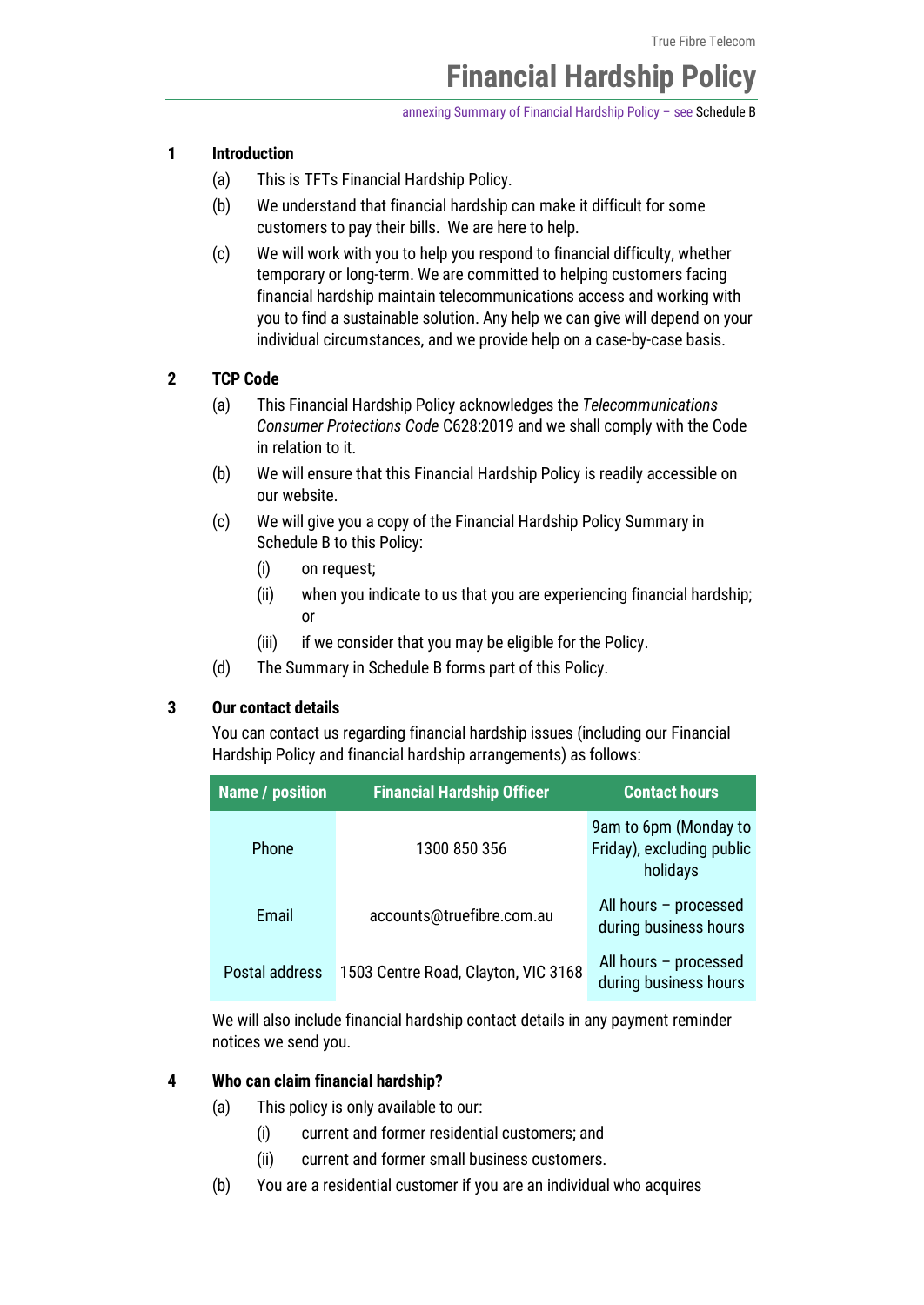- (c) from us a telecommunications product for the primary purpose of personal or domestic use and not for resale.
- (d) You are a small business customer if:
	- (i) you are a business or non-profit organisation which acquires from us one or more telecommunications products which are not for resale; and
	- (ii) at the time you entered into your customer contract, you did not have a genuine and reasonable opportunity to negotiate the terms of the customer contract, and:
		- (A) (if you entered your customer contract on or before 31 December 2019) – had or would have an annual spend with us which was, or we estimated on reasonable grounds to be, no greater than \$20,000; or
		- (B) (if you entered your customer contract on or after 1 January 2020) – had or would have an annual spend with us which was, or we estimated on reasonable grounds to be, no greater than \$40,000.

## 5 What counts as financial hardship?

'Financial hardship' means a situation where:

- (a) you are unable to discharge the financial obligations owed under your customer contract with us or otherwise discharge the financial obligations you owe to us, due to illness, unemployment, being the victim of domestic or family violence, or other reasonable temporary or ongoing cause; and
- (b) you believe that you are able to discharge those obligations if the relevant payment arrangements or other arrangements relating to the supply of telecommunications products by us to you are changed.

#### 6 Assessment of Financial Hardship applications

- (a) We will assess any application you make in a fair and timely manner.
- (b) Where you make an application, we will assess your eligibility for assistance:
	- (i) if your application is received on or before 31 December 2019 within 7 working days; and
	- (ii) if your application is received on or after 1 January 2020 within 5 working days –

after we receive the final information we require to assess it.

- (c) However, if information we reasonably request is not provided, and assessment may not be made – especially the information requested in [Schedule A.](#page-9-0)
- (d) If the information you provide is not sufficient for us to make an assessment, we will tell you that, and what other information is required.
- (e) Where it is clear to us that you does not meet assistance criteria, so that we will not give assistance, we will inform you immediately.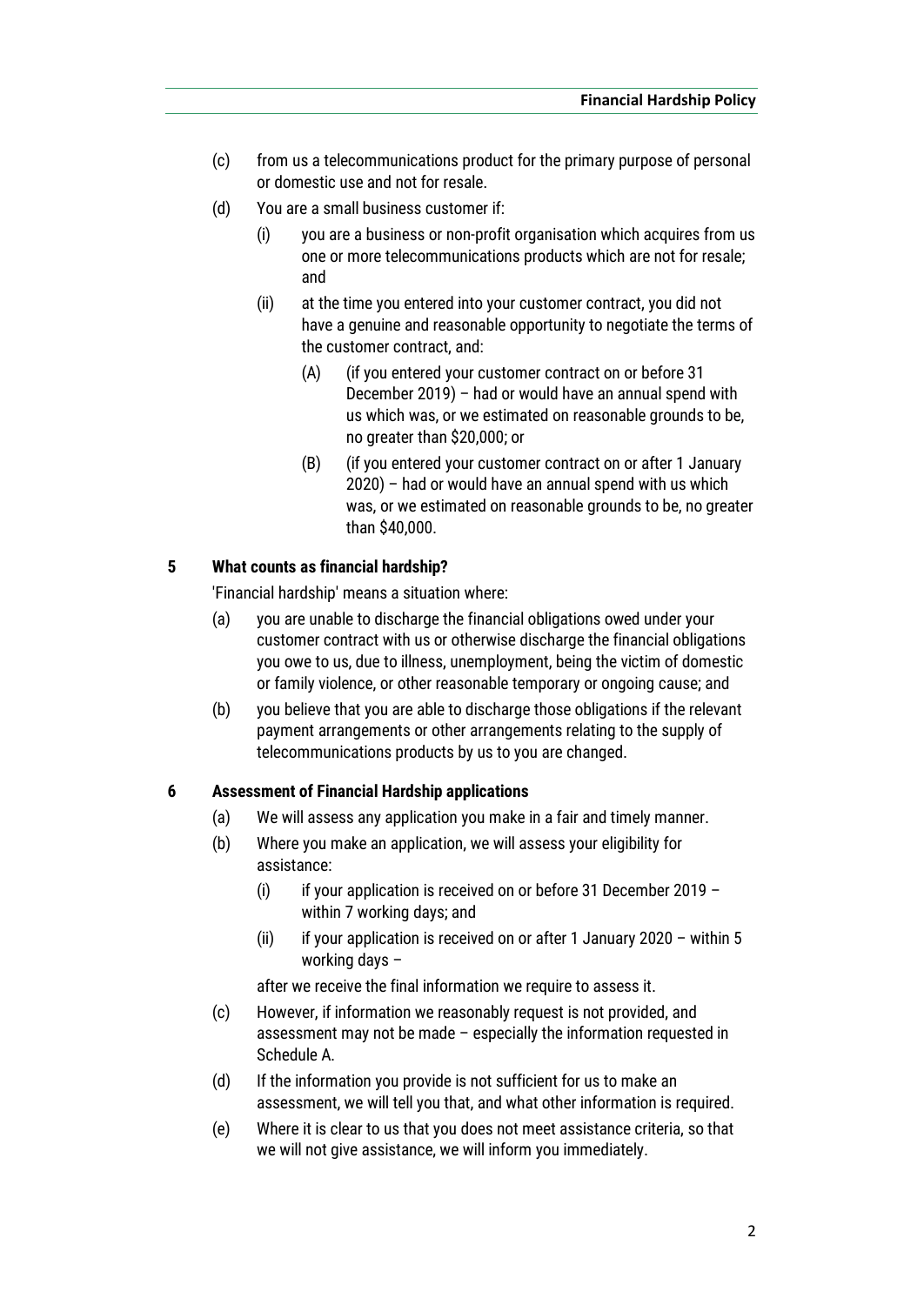# 7 No charges

We do not charge for an assessment of, or subsequently for administration of, an arrangement under our Financial Hardship Policy.

# 8 Step 1: You need to tell us about it.

- (a) Sometimes, we may become aware that you are experiencing hardship. But usually, we'll only know if you tell us.
- (b) The first thing to do to make a hardship claim is contact us and tell us:
	- (i) who you are;
	- (ii) what [Telco short name] bills you have difficulty with;
	- (iii) what the difficulty is.

# 9 Step 2: We ask for it in writing.

- (a) Now, there may be some unusual cases where you can't quickly get us anything in writing. If that seems to be the case, we'll try to deal with you on the telephone – but you must give us something in writing without unnecessary delay.
- (b) Schedule A is an Application Form you may use to satisfy this requirement, and give us other initial details we almost always need.
- (c) You must send any documentation we require to the email address or postal address in sectio[n 3](#page-0-0) above, addressed to 'Financial Hardship Officer, [Telco short name]'.
- (d) We will limit required documentation to that which is relevant to the Financial Hardship assessment and not unduly onerous.
- (e) Our assessment of an application may be based on the information you provide or other information available to us.
- (f) We may cancel any financial hardship arrangement if you have provided false or incomplete information.

# 10 Step 3: We'll check if there are any disputed amounts.

- (a) Our financial hardship arrangements are for people who agree they owe money, but can't pay it for good reason. They don't apply if you dispute a bill or say you don't have to pay it.
- (b) We'll ask you:
	- (i) to clearly identify the problem bill/s;
	- (ii) to confirm they are not disputed; and
	- (iii) to confirm that you intend to pay when you reasonably can.
- (c) If there is a dispute, we'll refer you to our disputes policy instead of this Financial Hardship Policy.

# 11 Step 4: We'll decide if it could be considered as financial hardship.

- (a) First, we'll consider if you're telling us you can't pay our bill/s. If you're not saying that, it's not a case of hardship.
- (b) Second, we'll consider whether non-payment is reasonable. For instance, if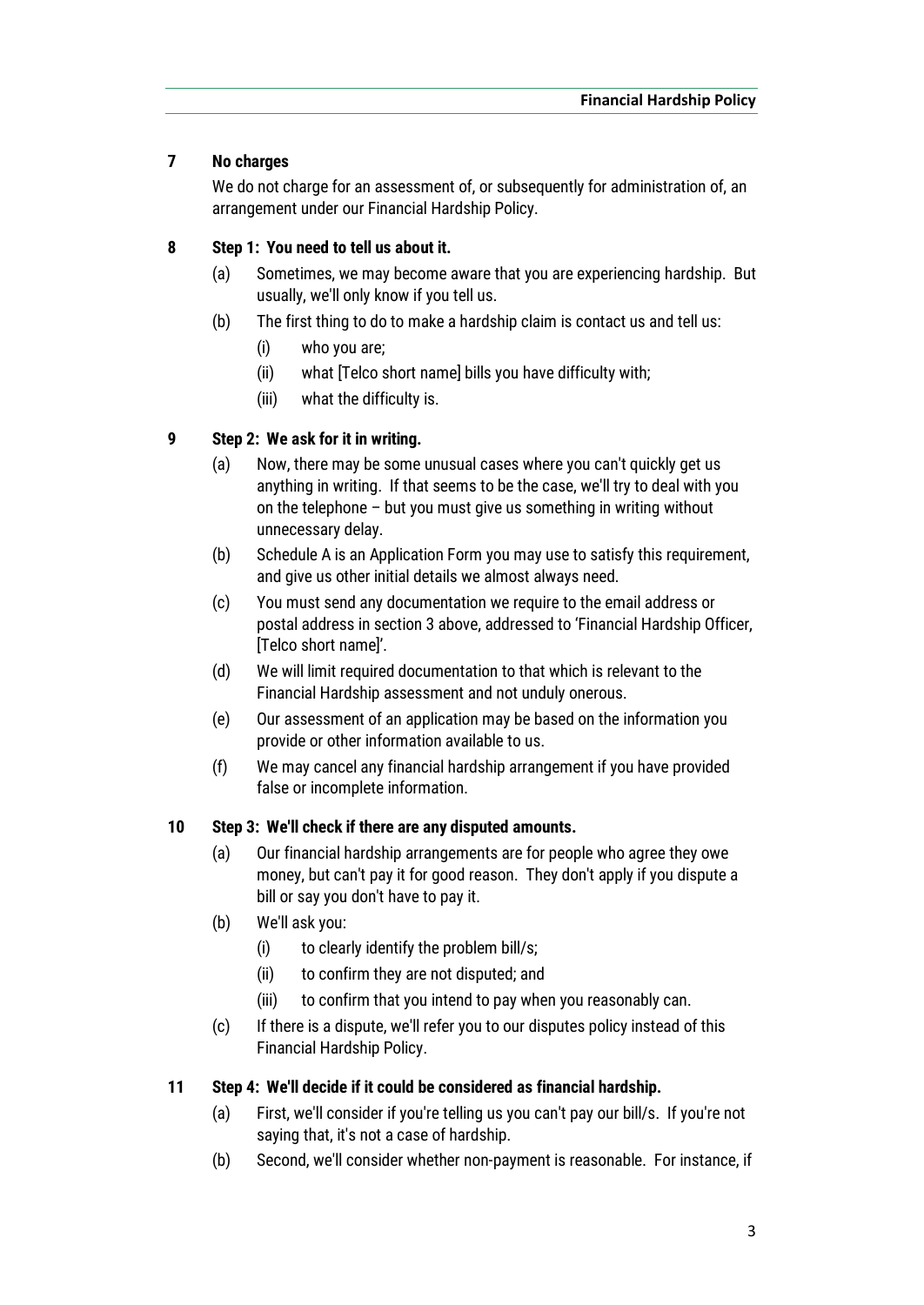you cannot pay us because you choose to continue to pay a month-tomonth streaming sports service membership, we might consider it unreasonable to pay that instead of your phone bill.

- (c) Third, we'll consider why you're financially restricted. Relevant reasons may include:
	- (i) you lost your job;
	- (ii) a dependant of your lost their job and you have to support them;
	- (iii) family breakdown;
	- (iv) illness;
	- (v) unexpected and unavoidable extra financial commitments e.g. medical bills from an accident.

We won't try to give a complete list, but these examples are good guidelines for the kinds of reasons we can accept. If your reasons are as serious and good as these ones, we'll be flexible about accepting them.

(d) Fourth, we'll consider whether a change of arrangements could help you pay. If there's nothing we can do under this policy that would make any difference, we can't make a hardship arrangement with you.

If all the above are satisfied, we'll accept that you are making a financial hardship claim.

## 12 Step 5: We may ask for documentary proof.

- (a) We may ask you to provide documentary evidence that you are telling us the truth.
- (b) We will limit required documentation to that which is relevant to the Financial Hardship assessment and not unduly onerous.
- (c) Normally, we'll only ask for documentation if:
	- (i) it appears that a financial arrangement will need to be long term;
	- (ii) we consider the amount to be repaid large or significant;
	- (iii) you not been our customer very long; or
	- (iv) we reasonably believe there is a possibility of fraud.

We may ask for documentation in other cases, based on similarly serious reasons, but we will always limit required documentation to that which is relevant to the Financial Hardship assessment and not unduly onerous.

- (d) Examples of documents we might require are:
	- (i) evidence that you lost employment;
	- (ii) evidence that you have consulted a financial counsellor;
	- (iii) a statutory declaration by you;
	- (iv) a statutory declaration by someone familiar with your circumstances; and
	- (v) a medical certificate.
- (e) The purpose of asking for documentation is to help justify your claim, and to help us be flexible about what arrangements may assist in your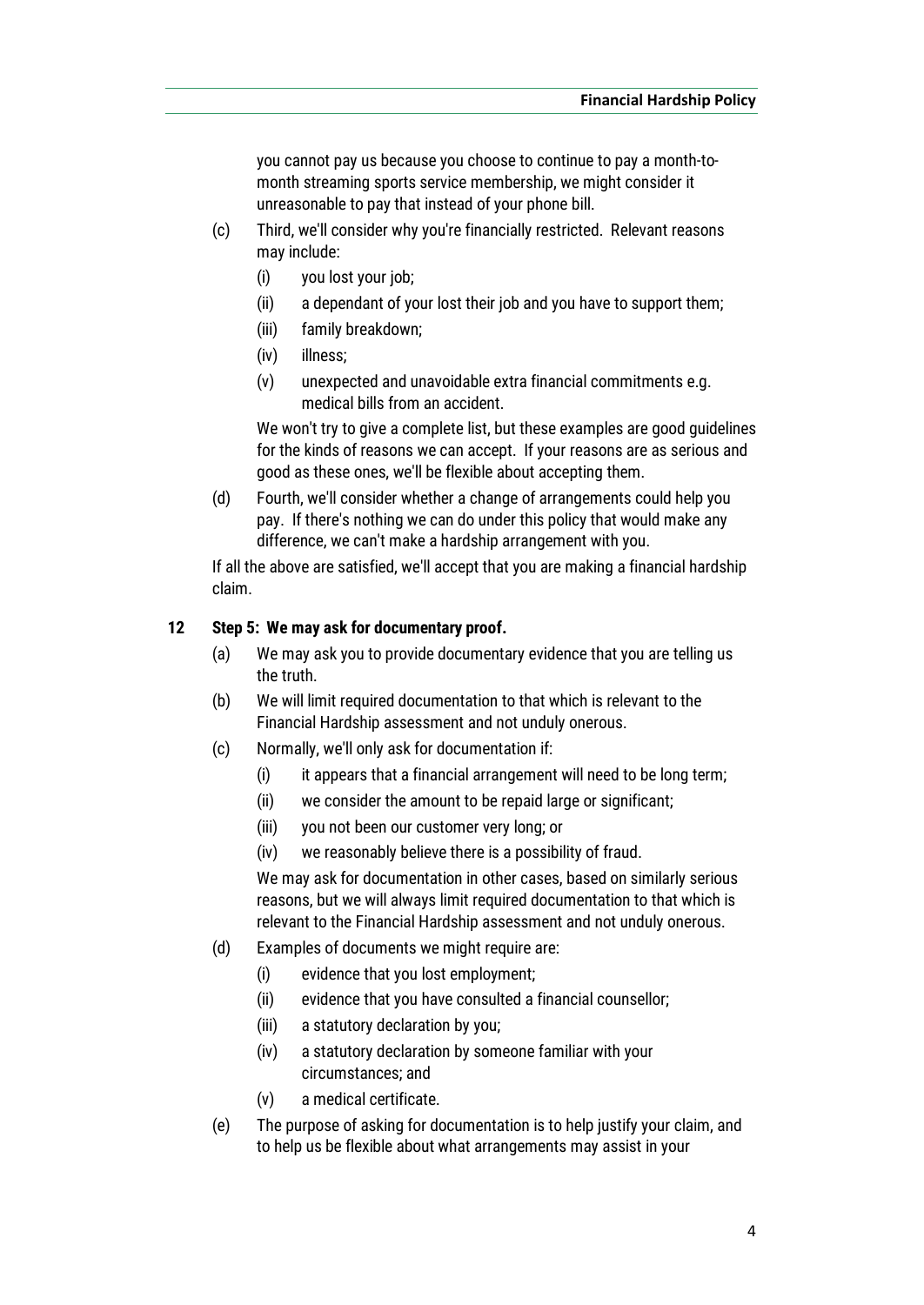particular circumstances.

- (f) We may require evidence of your capacity to pay e.g. a financial statement confirmed by a statutory declaration. As a normal rule, if we ask you for any proof or documentation and you don't provide it within 10 working days, your hardship application is considered withdrawn. (But we won't unreasonably refuse to reinstate it if you later ask us to.)
- (g) If we ask for documentation:
	- (i) you must send it to the email address or postal address in section [3](#page-0-0) of this policy, addressed to 'Financial Hardship Officer, [Telco short name]'; and
	- (ii) we will comply with applicable privacy laws.

# 13 Step 6: We will make a decision about whether we accept that you've demonstrated financial hardship.

- (a) We will do that after you have done what is required of you under steps 1 to 5.
- (b) If you have an active email address, we will notify you by email. Otherwise, we'll normally notify you by post or any other method you asked for and we agreed to.
- (c) The rest of the steps assume that we have accepted that your claim of financial hardship.

# 14 Step 7: We'll work with you to agree on arrangements

- (a) Our notification under step 6 may include a proposal for a hardship arrangement.
- (b) We will be flexible about arrangements, taking your circumstances into account. But we do have policy guidelines.
- (c) You must contact our Financial Hardship Officer by telephone or email, normally within 10 working days after we send the notification.
- (d) If you do not contact the Financial Hardship Officer within the required time, your application will be considered withdrawn (but we will not unreasonably refuse to reinstate it if you contact us within a reasonable time and ask us to).
- (e) When you contact the Financial Hardship Officer, they (or a delegate they appoint) will discuss the proposed arrangements with you, and see if you accept them or whether other arrangements can be agreed.
- (f) An arrangement won't commence unless you indicate that you accept it.

# <span id="page-4-1"></span><span id="page-4-0"></span>15 Step 8: If we can reach an arrangement with you …

- (a) Sometimes, it may not be possible to agree an arrangement with you within our policy guidelines (applied reasonably flexibly). If we do agree a hardship arrangement with you, we will inform you:
	- (i) of:
		- (A) the amount and frequency of any 'catch up' payments you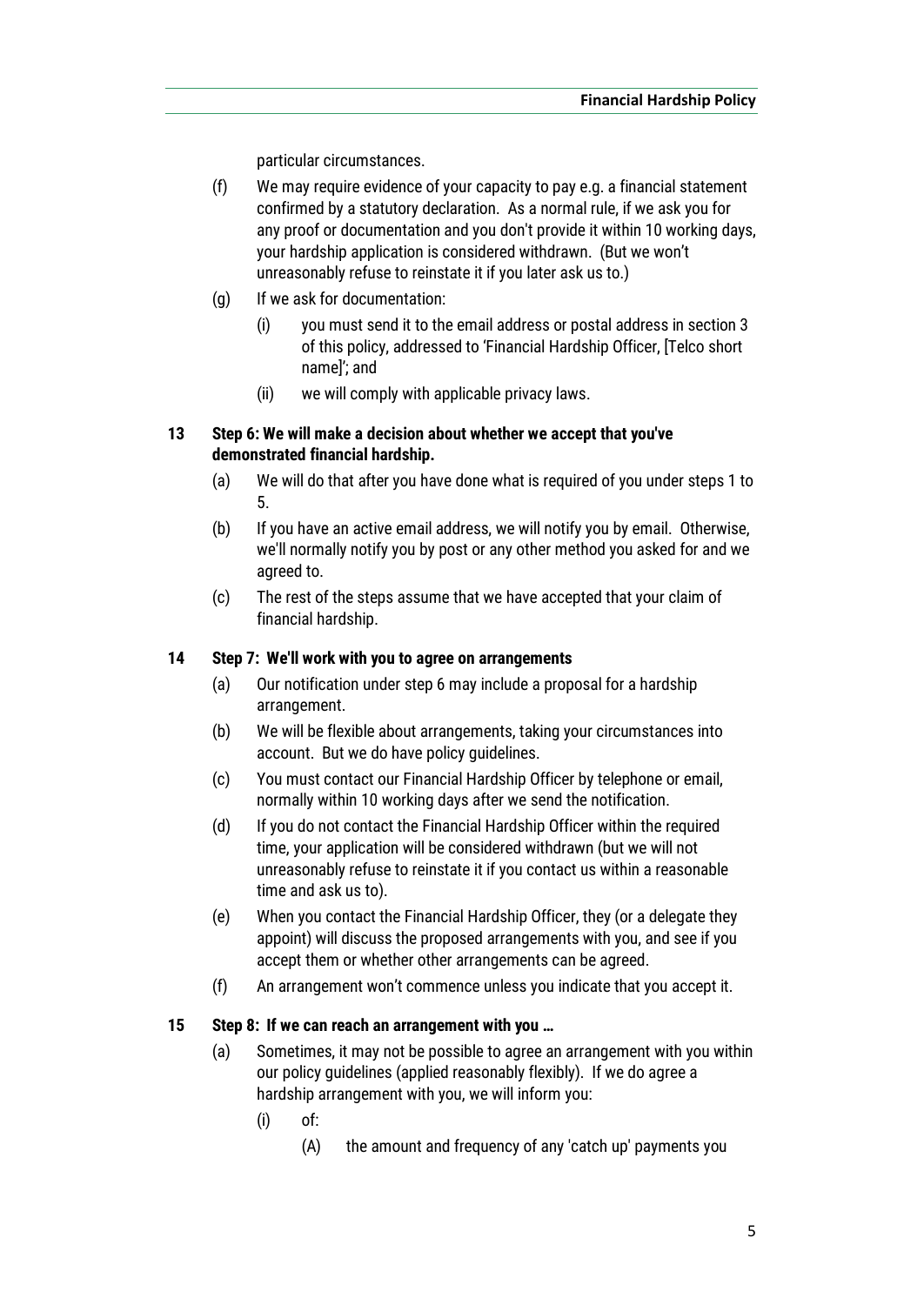must make;

- (B) the term of the arrangement and/or any review date;
- (C) any service restrictions that may apply; and
- (D) your other rights and obligations under the arrangement;
- (ii) that you must advise us promptly if your circumstances change; and
- (iii) that you may request us to give you details of the arrangement in writing (in which case we will do so).
- (b) We will give you the information in paragrap[h 15](#page-4-0)[\(a\):](#page-4-1)
	- (i) if your application is received on or before 31 December 2019 within 7 working days; and
	- (ii) if your application is received on or after 1 January 2020 within 5 working days –

after specific Financial Hardship arrangements have been agreed.

## 16 Hardship arrangements – our options and policies

- (a) We will consider options for a hardship arrangement, including:
	- (i) temporarily postponing or deferring payments (for a longer period than would typically be offered to customers requesting an extension outside of Financial Hardship arrangements);
	- (ii) agreeing on an alternative arrangement, plan, or contract, including discussing pre-paid services;
	- (iii) discounting or waiving of debt;
	- (iv) waiving late payment fees;
	- (v) waiving cancellation fees; or
	- (vi) incentives for making payments, for example payment matching.
- (b) Where possible and appropriate, we will provide you with flexible repayment options to meet your individual circumstances, including options appropriate to the ongoing management of accounts and/or liabilities where being the victim of domestic or family violence contributed to your inability to pay the debt.
- (c) For existing debts, a deferred payment plan should ensure that the debt is paid:
	- (i) at not less than 10% of the amount outstanding a month; and
	- (ii) in full within six months.
- (d) Your debt should not increase after the end of the current billing period.
- (e) We will also consider options for keeping your service connected without increasing your debt, including:
	- (i) spend controls;
	- (ii) restriction of service, in respect of overall or specific services;
	- (iii) transferring you to a pre-paid service;
	- (iv) transferring you to a contract which includes hard caps or shaping; or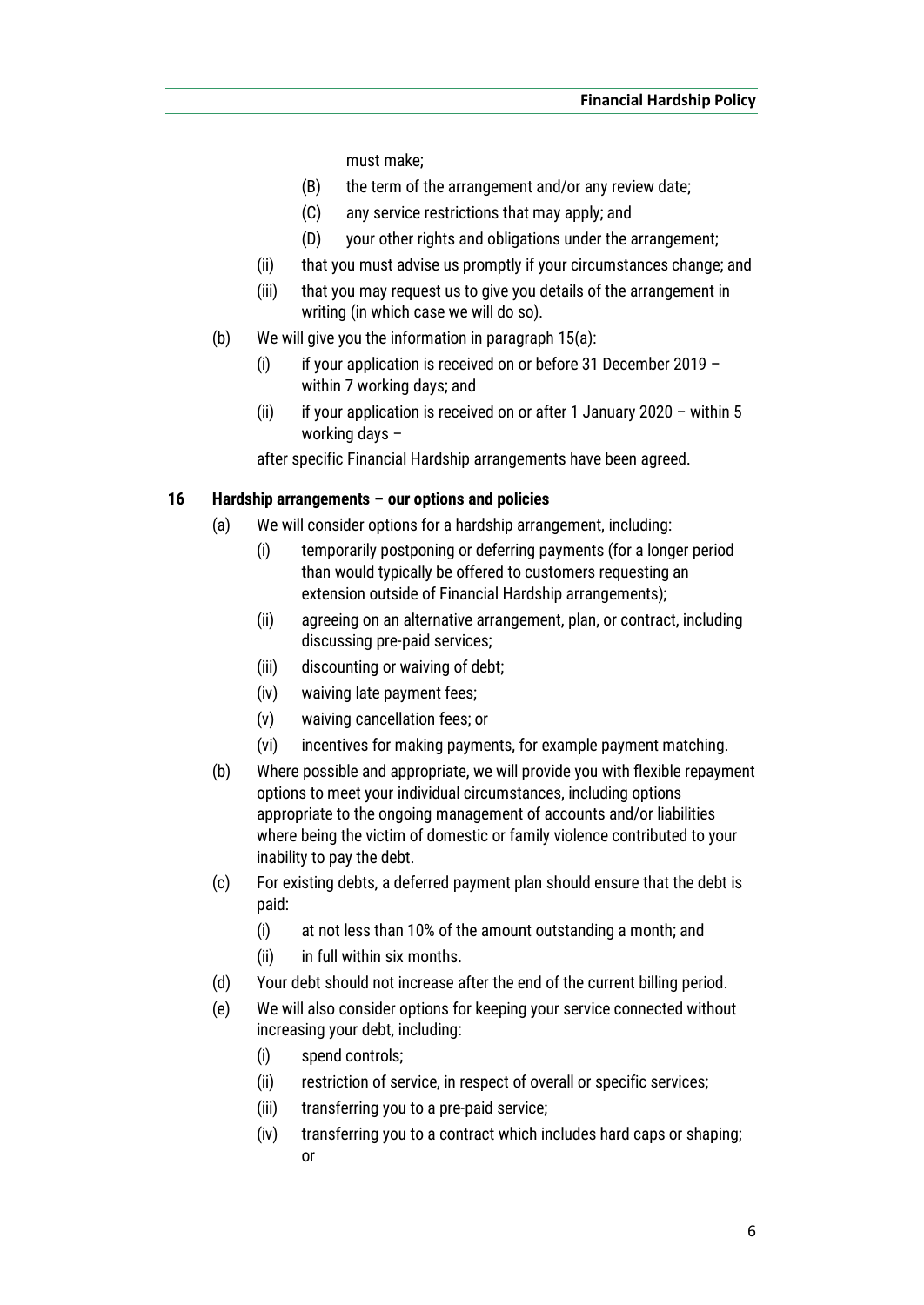- (v) low cost interim options until you can continue with original payments.
- (f) An arrangement must be one that you can comply with. If no such arrangement appears possible within a reasonably flexible application of the policy, we cannot offer you a hardship arrangement.
- (g) Note: The Financial Hardship options included in this policy do not represent a range of options from which a customer experiencing Financial Hardship can choose. Rather, they represent options we have available to offer an individual customer, depending on what is most appropriate in the circumstances, the telecommunications services we offer and our operational and system requirements.

# 17 We won't normally take credit management action while we are discussing a possible arrangement with you, or an arrangement is in place

- (a) We will suspend credit management action while an arrangement under this Policy is being discussed.
- (b) We will suspend credit management action while an arrangement under this Policy is in place, unless:

*Default on arrangement*

- (i) you do not meet your obligations under the arrangement;
- (ii) you do not contact us to discuss a new arrangement;
- (iii) we have taken reasonable steps to contact you; and
- (iv) we have been unable to contact you; or

#### *Reasonable circumstances*

- (v) we decide it is reasonable to do so given the circumstances, e.g. to prevent a further increase in the debt owed; and
- (vi) we have taken reasonable steps to contact you; and
- (vii) we have been unable to contact you; or

*Agreed frustration*

(viii) You agree with us that the arrangement is unable to be completed.

## 18 Obligations during term of arrangement

During the term of a hardship arrangement:

- (a) you and we must comply with it;
- (b) we will review the arrangement if you notify us that your circumstances have changed; and
- (c) we will not sell your debt.

#### 19 Our dealings with you

- (a) Our Financial Hardship Officer and delegates:
	- (i) will treat you with courtesy and respect;
	- (ii) will be understanding in cases of genuine financial hardship;
	- (iii) are entitled to be treated by you with courtesy and respect; and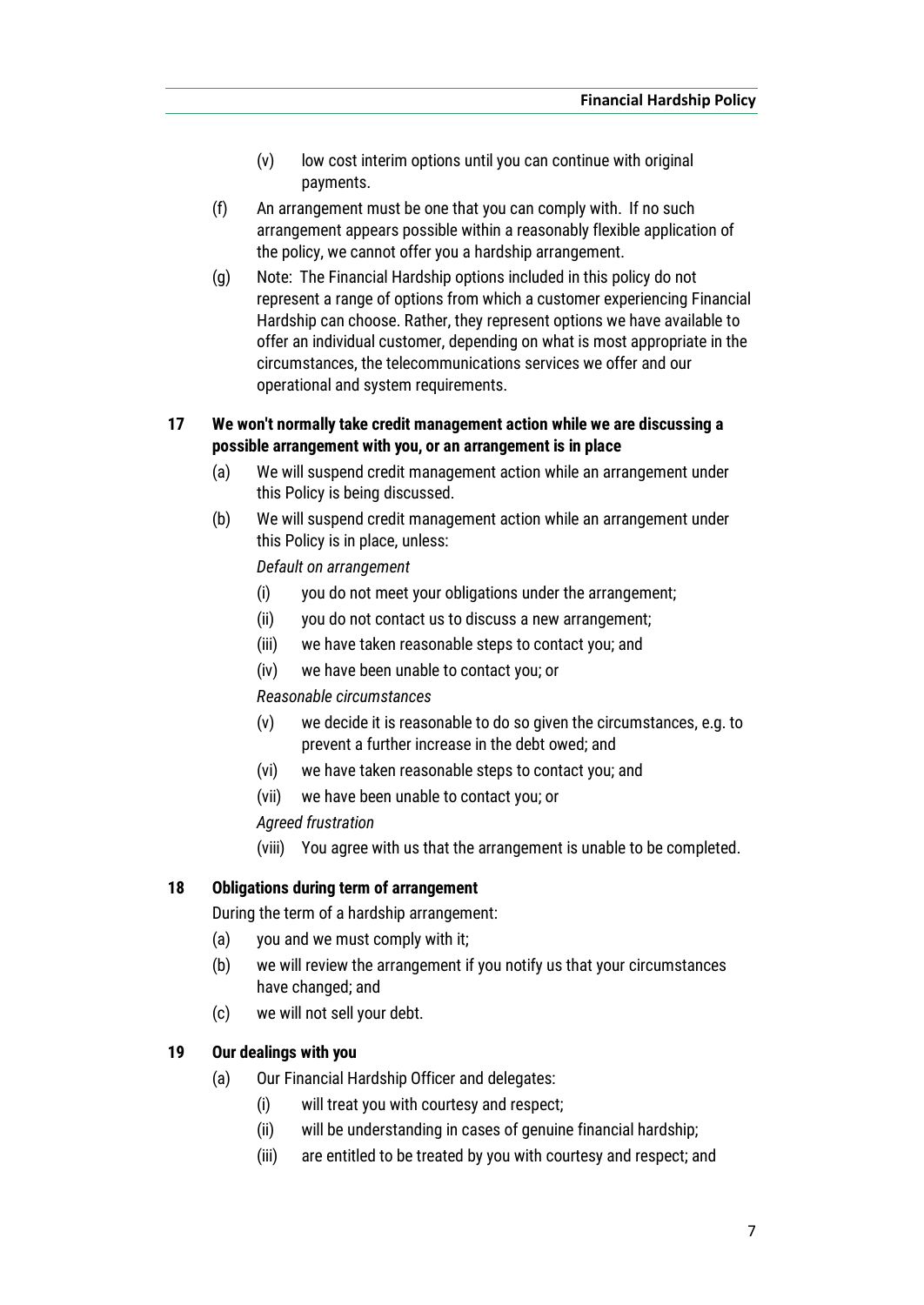- (iv) are entitled to act in our reasonable interests, especially in making sure claims are genuine and we are not disadvantaged without good cause.
- (b) We will make attempts to ascertain whether you have understood the information we provide to you and that we request from you.

## 20 Costs associated with this policy

There are no costs to you for making a financial hardship application or otherwise in connection with this policy.

## 21 Training

Our Financial Hardship Officer and delegates must:

- (a) read this policy in full before commencing duties and at least once each two months after that;
- (b) read Chapter 7 of the *Telecommunications Consumer Protections Code* C628:2019 in full before commencing duties and at least once each six months after that; and
- (c) participate in all further training about the policy that we direct.

## 22 Where to get more information and assistance

- (a) Financial Counsellors are trained and accredited to work in the local community to provide remedial, preventative and advocacy services for people in financial distress (or who are in danger of entering financial distress) with a focus on people of low income.
- (b) They are generally funded by State and Federal Governments and services are provided free of charge.
- (c) A Financial Counsellor works with you to clarify and analyse your financial situation, explain financial and legal documents and processes, and identify and discuss options for resolving financial problems.
- (d) While a Financial Counsellor may assist you in negotiating with creditors, you are always in control over what course of action will be taken.
- (e) In some regions, Consumer Advocates offer advice about consumer rights to Customers.

#### 23 Contacting your local Financial Counsellor or Consumer Advocate

There are many financial counsellors who work in community organisations across Australia. For instance, you can:

- (a) Contact the National Debt Helpline a[t www.ndh.org.au](http://www.ndh.org.au/) or on 1800 007 007.
- (b) Call 1800 686 175 to speak to a rural financial counsellor for financial counselling to primary producers, fishers and small rural businesses that are suffering financial hardship.
- (c) Google search for 'community financial counsellors'.

## 24 Complaints

(a) If you wish to seek a review of the outcome of a Financial Hardship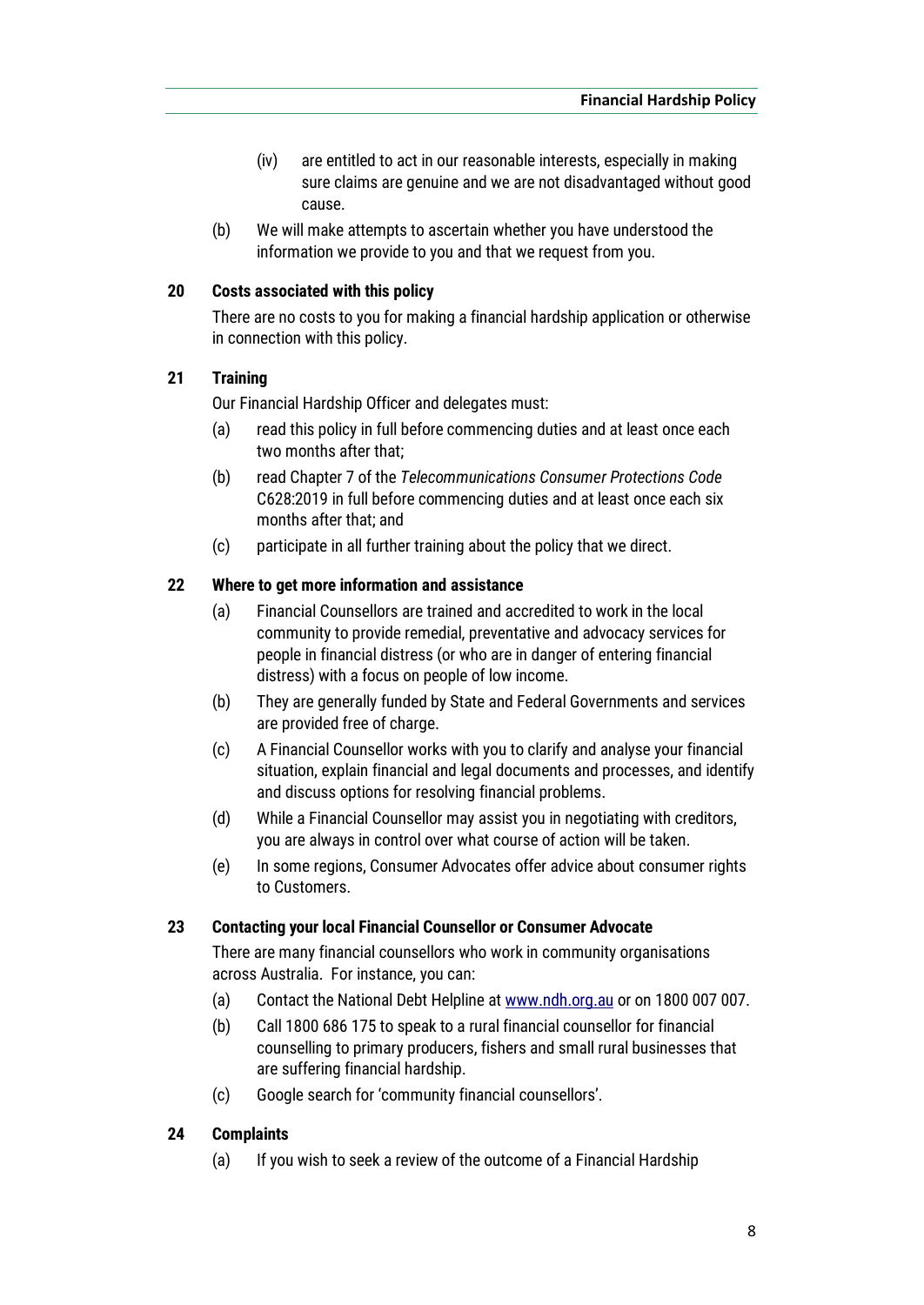application, you can do so under our Complaints Handling Process.

- (b) You can access our Complaints Handling Process:
	- (i) from the link on our home page; or
	- (ii) by requesting a copy from our Financial Hardship Officer, via one of the contact points in sectio[n 3](#page-0-0) above.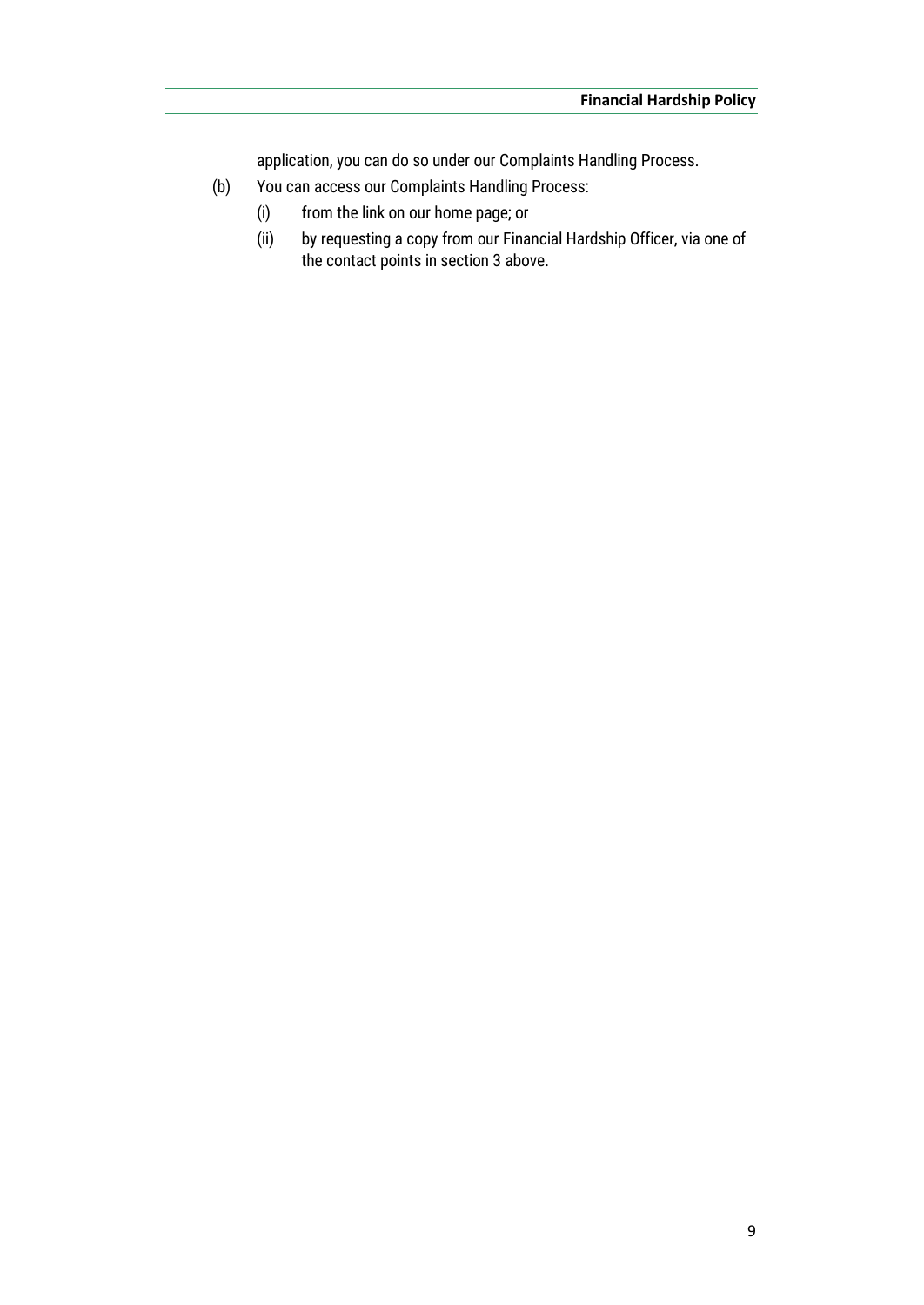<span id="page-9-0"></span>

| Customer name (as per account)                                                |                                                                   |
|-------------------------------------------------------------------------------|-------------------------------------------------------------------|
| <b>Customer is</b>                                                            | residential customer / small business customer <sup>1,</sup><br>2 |
| TFT invoice details this application<br>relates to <sup>3</sup>               |                                                                   |
| Details of financial hardship <sup>4</sup>                                    |                                                                   |
| Does customer have an existing<br>financial hardship arrangement with<br>TFT? | yes / no <sup>5</sup>                                             |
| If 'yes', details <sup>6</sup>                                                |                                                                   |
| Your contact number                                                           |                                                                   |
| Your contact postal address                                                   |                                                                   |
| Your contact email address                                                    |                                                                   |

Schedule A – Initial hardship application details

Customer wishes to make an application for a financial hardship arrangement with [Telco short name]. Please contact me about this matter.



1

<sup>1</sup> As per TFT Financial Hardship Policy.

<sup>2</sup> Delete whichever inapplicable.

<sup>3</sup> Clearly identify each invoice that presents payment difficulties including following as applicable: name of invoiced party, date, invoice number, amount, service type.

<sup>4</sup> Refer to TFT Financial Hardship Policy for information on qualifying circumstances.

<sup>5</sup> Delete whichever inapplicable.

<sup>6</sup> Including date of arrangement if known.

<sup>7</sup> Note that only a TFT customer, or their authorised representative, may submit this application.

<sup>8</sup> Delete whichever inapplicable.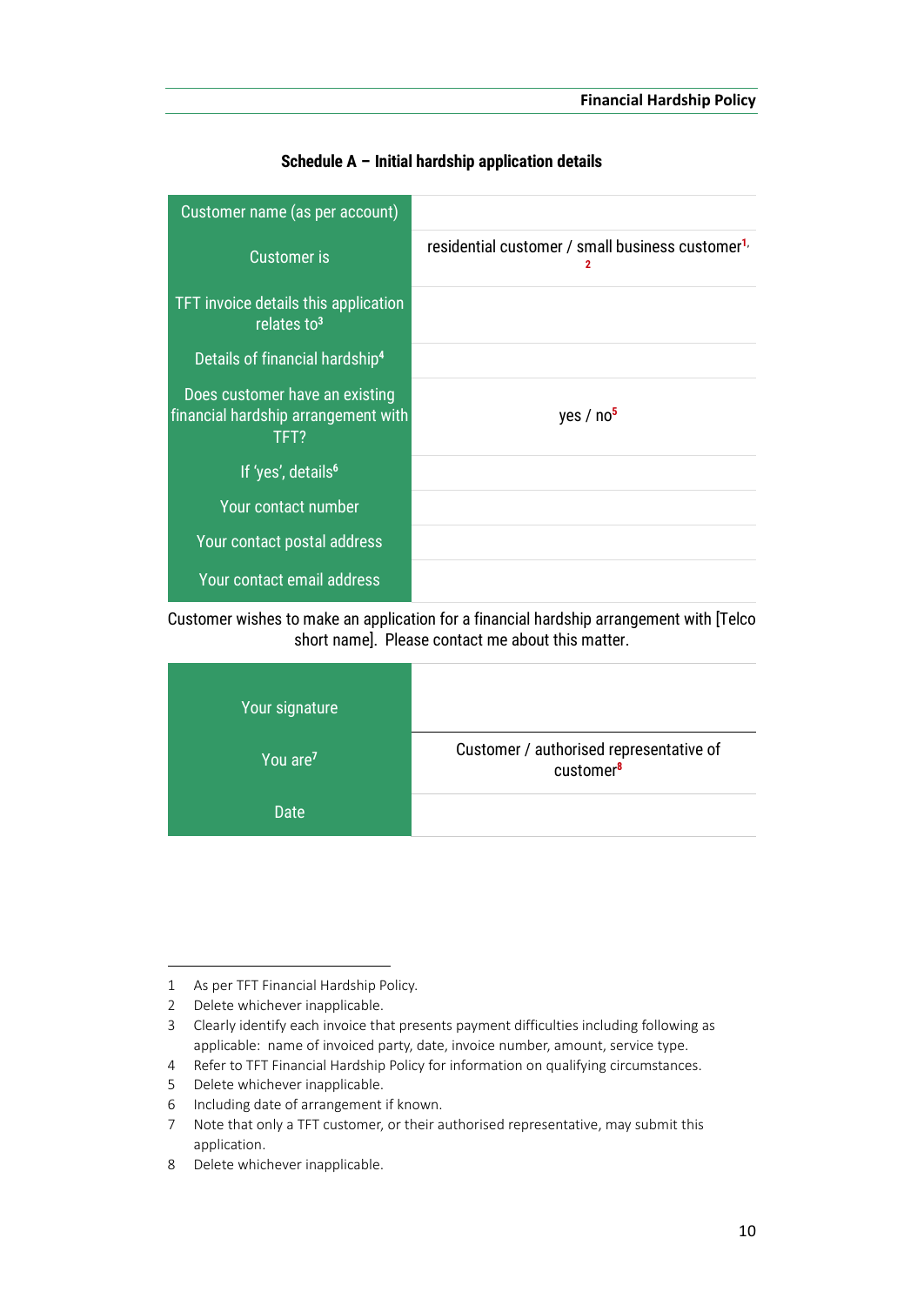## Schedule B – Summary of TFT Financial Hardship Policy

## <span id="page-10-0"></span>**Introduction**

Some current or former residential and small business customers who are experiencing financial hardship may be entitled to special arrangements for TFT bills they cannot immediately afford to pay.

We are here to help. We will work with you to help you respond to financial difficulty, whether temporary or long-term. We are committed to helping customers facing financial hardship maintain telecommunications access and working with you to find a sustainable solution. Any help we can give will depend on your individual circumstances, and we provide help on a case-by-case basis.

Depending on your circumstances, there may be options for helping to manage your financial difficulty e.g. payment plans, service restrictions and spending caps.

Eligibility is set out in TFT's Financial Hardship Policy.

We do not charge for an assessment of, or subsequently for administration of, an arrangement under our Financial Hardship Policy.

#### Contacting us about financial hardship

You can contact us regarding financial hardship issues (including our Financial Hardship Policy and financial hardship arrangements as) follows:

| <b>Name / position</b> | <b>Financial Hardship Officer</b>   | <b>Contact hours</b>                           |
|------------------------|-------------------------------------|------------------------------------------------|
| <b>Phone</b>           | 1300 850 356                        | [Insert hours]                                 |
| Email                  | accounts@truefibre.com.au           | All hours - processed<br>during business hours |
| Postal address         | 1503 Centre Road, Clayton, VIC 3168 | All hours - processed<br>during business hours |

The Financial Hardship Officer can provide more information and a copy of our policy. You can also access it in our web site.

## Information we may require

To process a financial hardship enquiry or application, we first ask for an Application (which is attached to this Summary) that identifies you, your account, and other basic information. You must send it, and any supporting documentation it specifies, to the email address or postal address above, addressed to 'Financial Hardship Officer, [Telco short name]'.

We may require further documentation, depending on the nature and circumstances of your claim eg (if relevant):

- evidence that you lost employment;
- evidence that you have consulted a financial counsellor;
- a statutory declaration by you;
- a statutory declaration by someone familiar with your circumstances;
- a medical certificate.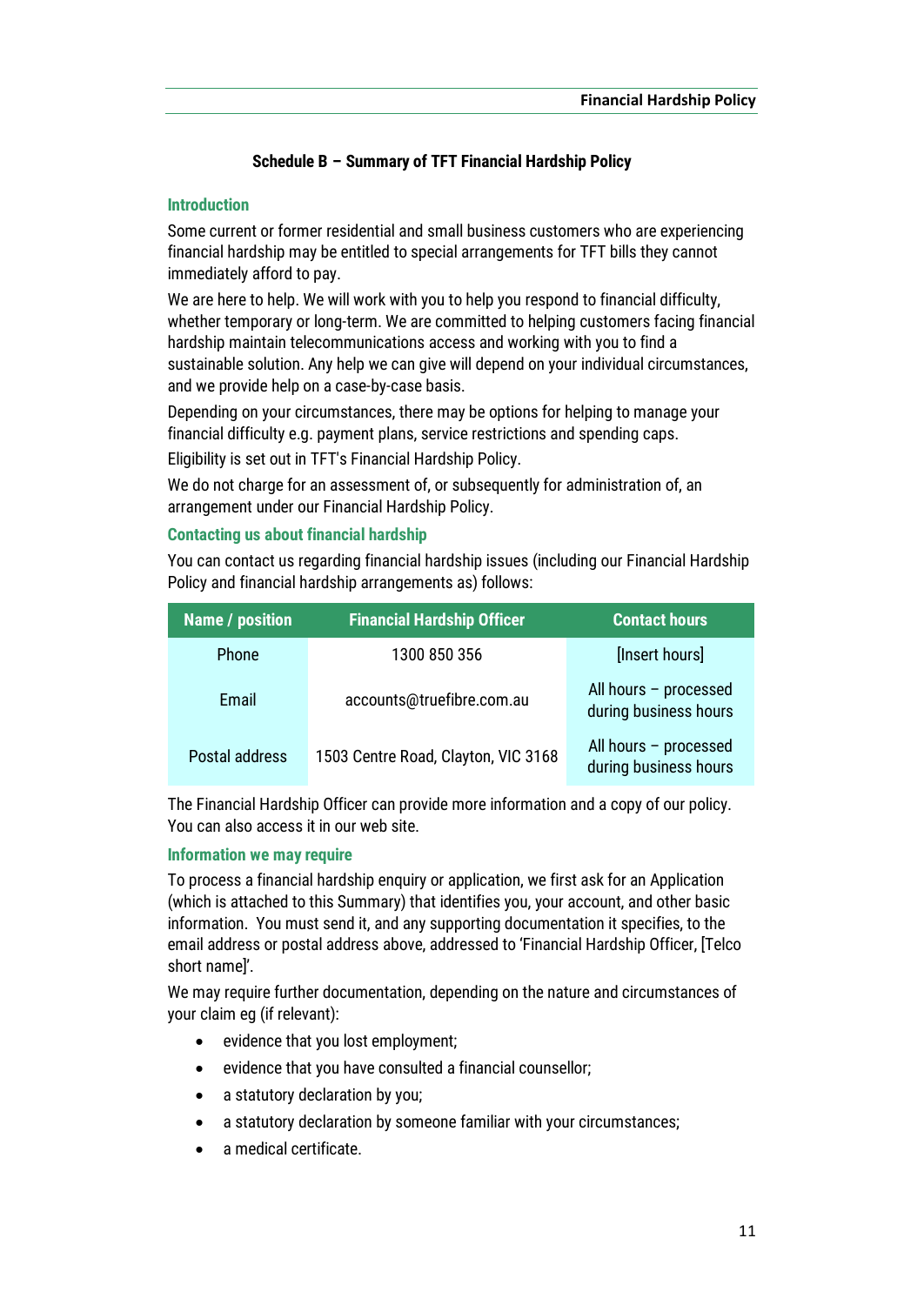Our assessment of an application may be based on the information you provide or other information available to us.

If the information you provide is not sufficient for us to make an assessment, we will tell you that, and what other information is required.

If you do not provide information as requested, an assessment may not be made.

Provision of false or incomplete information may result in us cancelling any hardship arrangements.

# How we assess an application – generally

We try to be flexible, since there are many different possible circumstances. But generally:

- We will check that the amount involved is not disputed. If it is, our Complaints Policy applies instead.
- We'll assess whether the application meets the definition for financial hardship.
- We'll consider if non-payment of amounts is reasonable in all the circumstances.
- Then we'll consider whether your reason for being unable to pay falls into those relevant under our Financial Hardship Policy.
- Then we'll consider whether a financial hardship arrangement could assist you.
- Then we'll consider an appropriate arrangement under our Policy and the *Telecommunications Consumer Protections Code* C628:2019 and propose it to you. Where possible and appropriate, we will provide you with flexible repayment options to meet your individual circumstances, including options appropriate to the ongoing management of accounts and/or liabilities where being the victim of domestic or family violence contributed to your inability to pay the debt.
- We will make an assessment after you provide the last of any information or supporting documentation we reasonably require – within 7 working days if we received your application on or before 31 December 2019, and 5 working days if we received it on or after 1 January 2020.

A proposed financial hardship arrangement has no effect unless and until you accept it. If you do not accept a proposed arrangement within ten days, it is no longer open for acceptance. (But if you do not accept in that time for good reason, we will not unreasonably refuse to extend the proposal.)

If it becomes clear to us at any time that you do not meet the criteria for arrangement or assistance, so that we will not give assistance, we will inform you immediately.

#### Your rights and obligations if we enter a financial hardship arrangement

- You, and we, must comply with an agreed financial hardship arrangement.
- You may request us to give you details of the arrangement in writing (in which case we will do so).
- We will not pursue credit management action over a debt while a financial hardship arrangement covering that debt is in place and you are complying with it, and in other circumstances set out in our Financial Hardship Policy.
- You must promptly advise us if your circumstances change during the term of the financial hardship arrangement.